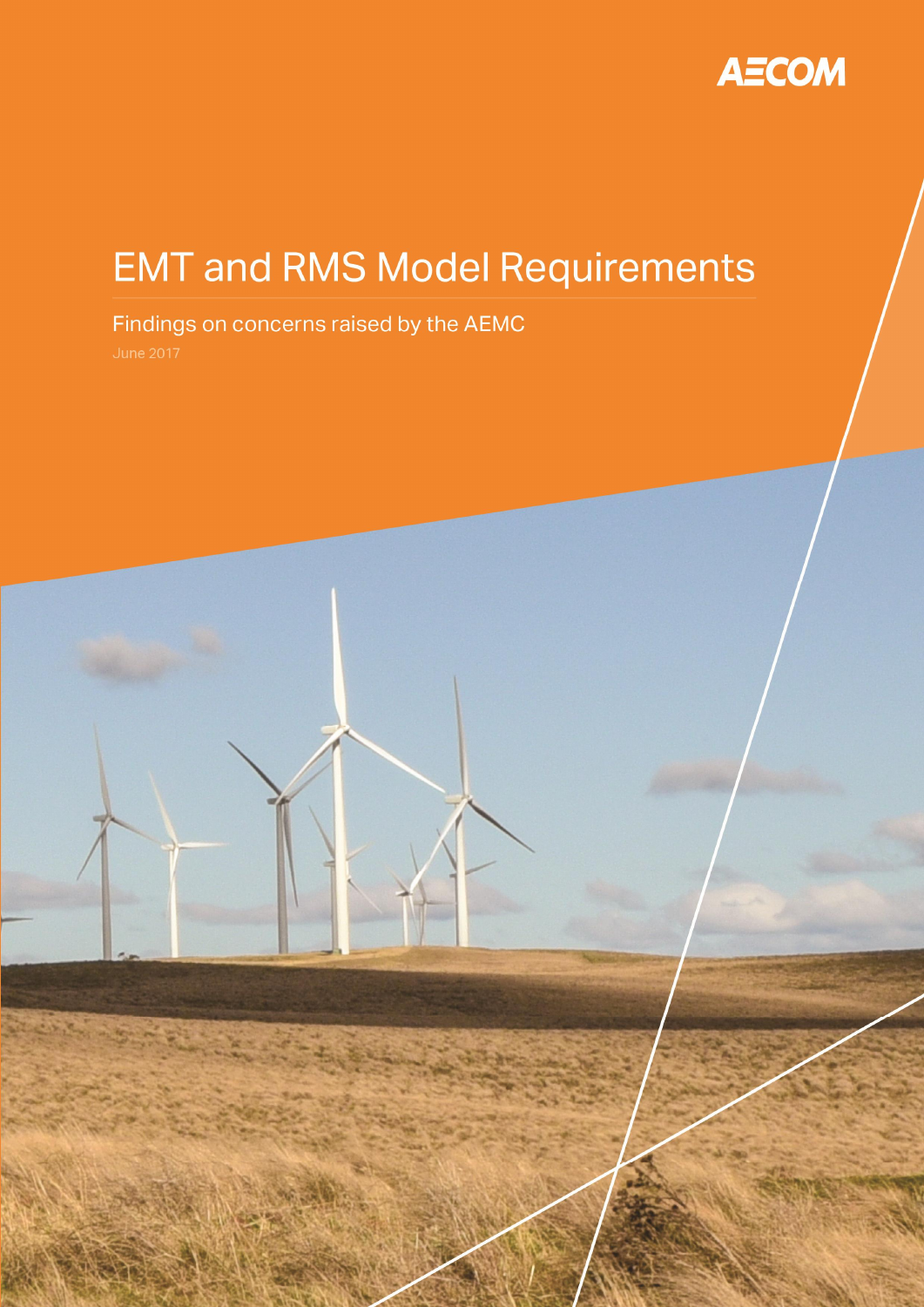# EMT and RMS Model Requirements

#### Report Information

| Document    | <b>EMT and RMS Model requirements</b>                    |  |
|-------------|----------------------------------------------------------|--|
| Published   | 16-June-2017                                             |  |
| Client      | Australian Energy Market Commission, ABN: 49 236 270 144 |  |
| Prepared by | Lasantha Perera and Winodh Jayewardene, AECOM Australia  |  |

#### **AECOM Australia Pty Ltd**

Level 21, 420 George Street, Sydney NSW 2000, PO Box Q410, QVB Post Office NSW 1230, Australia

T +61 2 8934 0000 F +61 2 8934 0001 [www.aecom.com](http://www.aecom.com/)

ABN 20 093 846 92520 093 846 92520 093 846 92520 093 846 925

AECOM in Australia and New Zealand is certified to ISO9001, ISO14001 AS/NZS4801 and OHSAS18001.

© AECOM Australia Pty Ltd (AECOM). All rights reserved.

AECOM has prepared this document for the sole use of the Client and for a specific purpose, each as expressly stated in the document. No other party should rely on this document without the prior written consent of AECOM. AECOM undertakes no duty, nor accepts any responsibility, to any third party who may rely upon or use this document. This document has been prepared based on the Client's description of its requirements and AECOM's experience, having regard to assumptions that AECOM can reasonably be expected to make in accordance with sound professional principles. AECOM may also have relied upon information provided by the Client and other third parties to prepare this document, some of which may not have been verified. Subject to the above conditions, this document may be transmitted, reproduced or disseminated only in its entirety.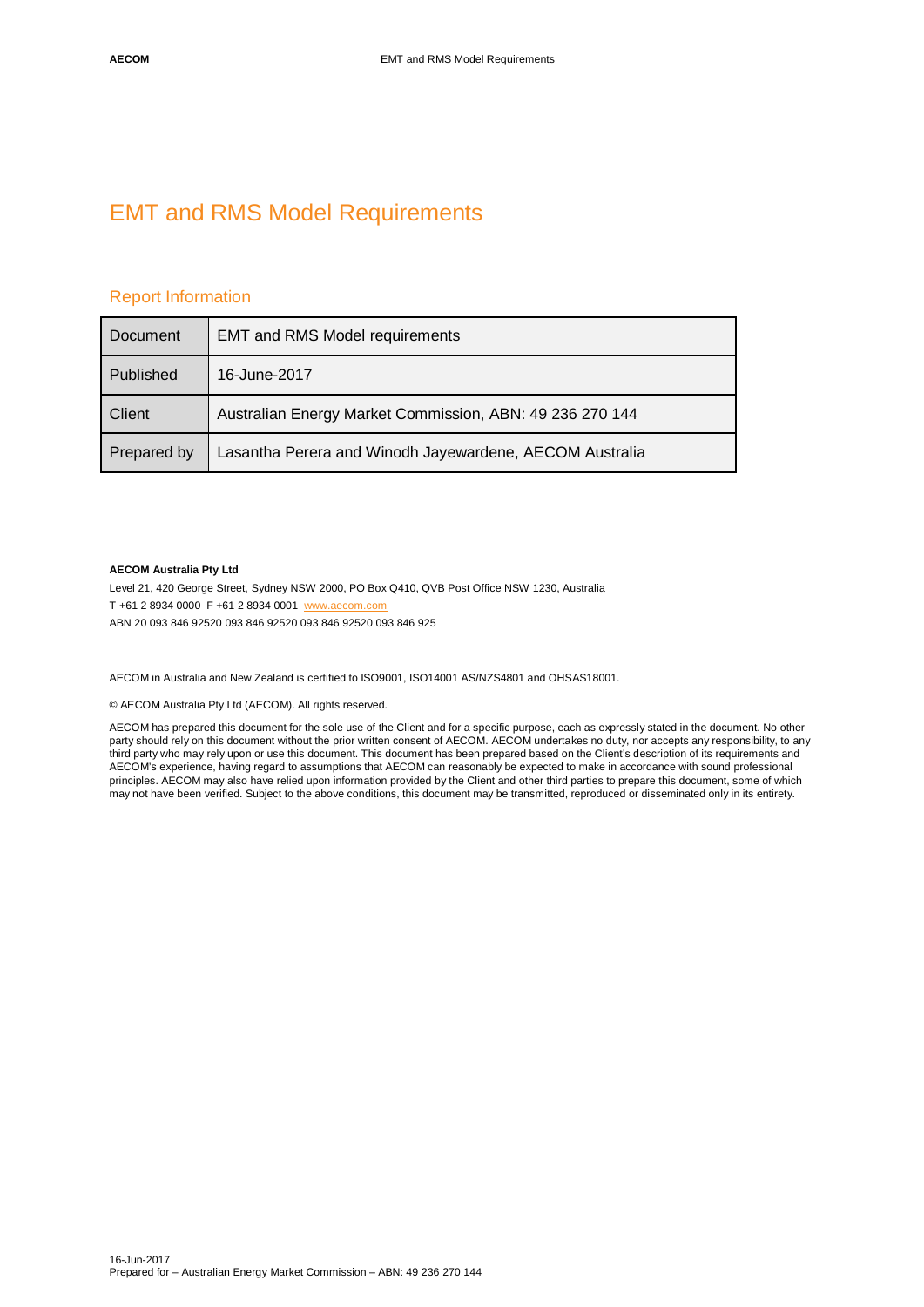# Table of Contents

|     | <b>Executive Summary</b>                          |                                                   | $\overline{2}$ |
|-----|---------------------------------------------------|---------------------------------------------------|----------------|
| 1.0 |                                                   | Introduction                                      | 4              |
|     | 1.1                                               | Acronyms                                          | 4              |
|     | 1.2                                               | Project Background                                | 4              |
|     | 1.3                                               | Purpose of this Report                            | 4              |
| 2.0 | <b>EMT Model Development costs</b>                |                                                   | 5              |
|     | 2.1                                               | General                                           | 5              |
|     | $2.2\,$                                           | Criteria, Assumptions and Cost Estimates          | 5              |
| 3.0 | Confidentiality Issues Related to EMT type Models |                                                   | 11             |
|     | 3.1                                               | General Background                                | 11             |
|     | 3.2                                               | Existing Process Applied to RMS type Models       | 11             |
|     | 3.3                                               | Black-Boxing Process in PSCAD/EMTDC               | 12             |
|     | 3.4                                               | EMT type Model Development Procedure Used by OEMs | 13             |
|     | 3.5                                               | Summary of Concerns Raised by OEMs                | 13             |
| 4.0 | International Trends Relating to EMT type Models  |                                                   | 14             |
|     | 4.1                                               | <b>Trends in the United States</b>                | 14             |
|     | 4.2                                               | Canadian trends                                   | 14             |
| 5.0 | Requirement for EMT and RMS type models           |                                                   | 16             |
|     | 5.1                                               | General                                           | 16             |
|     | 5.2                                               | Comparison of models                              | 17             |
|     |                                                   |                                                   |                |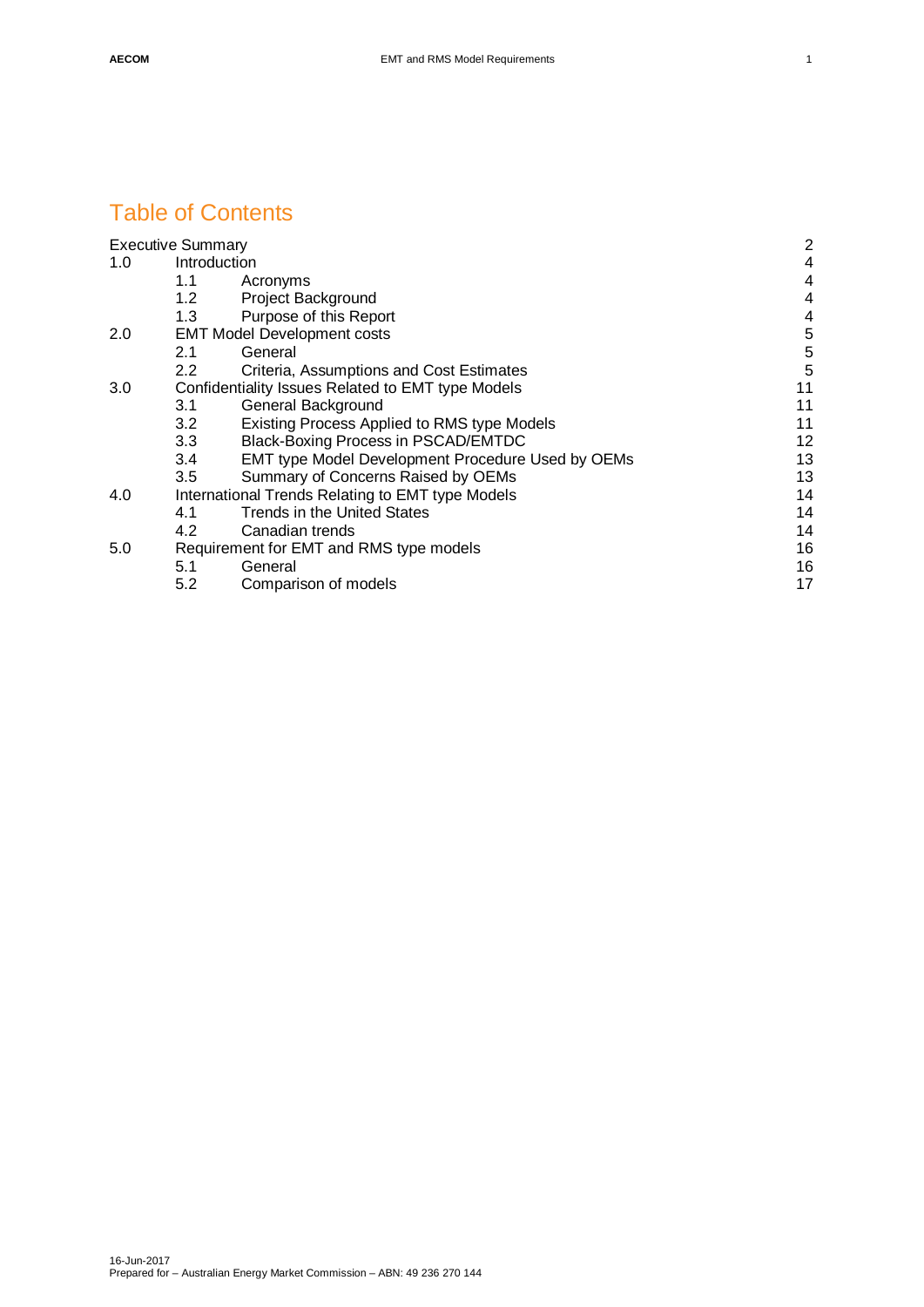<span id="page-3-0"></span>The AEMC is currently consulting on a request for rule change requiring the submission of EMT type models as part of AEMO's Generating System Model Guidelines<sup>[1](#page-3-2)</sup> and has sought AECOM's opinion on the following key areas:

- Cost of development of EMT type models
- Confidentiality issues associated with sharing of EMT type models with other proponents
- Brief review of international requirements around EMT type models
- AECOM experiences with projects in the NEM requiring EMT type models

The National Electricity Market is seeing a significant uptake of renewables and with this a shift in the generation technology mix from synchronous rotating machines to power electronic connected generators such as wind, solar PV and battery storage. Power electronics connected generation present a new challenge in that their performance is governed primarily by the converter controls as opposed to the electro-mechanical characteristics as found in synchronous machines.

#### **EMT type model development costs**

Development costs of EMT type models depend on many factors including the technology type as well as whether the generating system is either new or existing.

AECOM have provided order of magnitude costs for EMT type model development based on AECOM's experience as per [Figure 1](#page-3-1) with further details provided in Section [2.0](#page-6-0).



<span id="page-3-1"></span>

*\* Order of Magnitude cost estimate is to a range of ±50% as defined in AECOM's Estimate Guidelines.*

With regards to synchronous generators, it isn't entirely clear if detailed and validated EMT type models of this technology provide any additional value with regards to the problems to be assessed, hence it would be prudent to understand if these models are required as it could entail substantial cost for existing proponents (especially given the number of existing synchronous generators in the NEM).

<span id="page-3-2"></span><sup>&</sup>lt;sup>1</sup> Generating System Model Guidelines - ERC0219 [http://www.aemc.gov.au/Rule-Changes/Generating-System-Model-](http://www.aemc.gov.au/Rule-Changes/Generating-System-Model-Guidelines)Guidelines#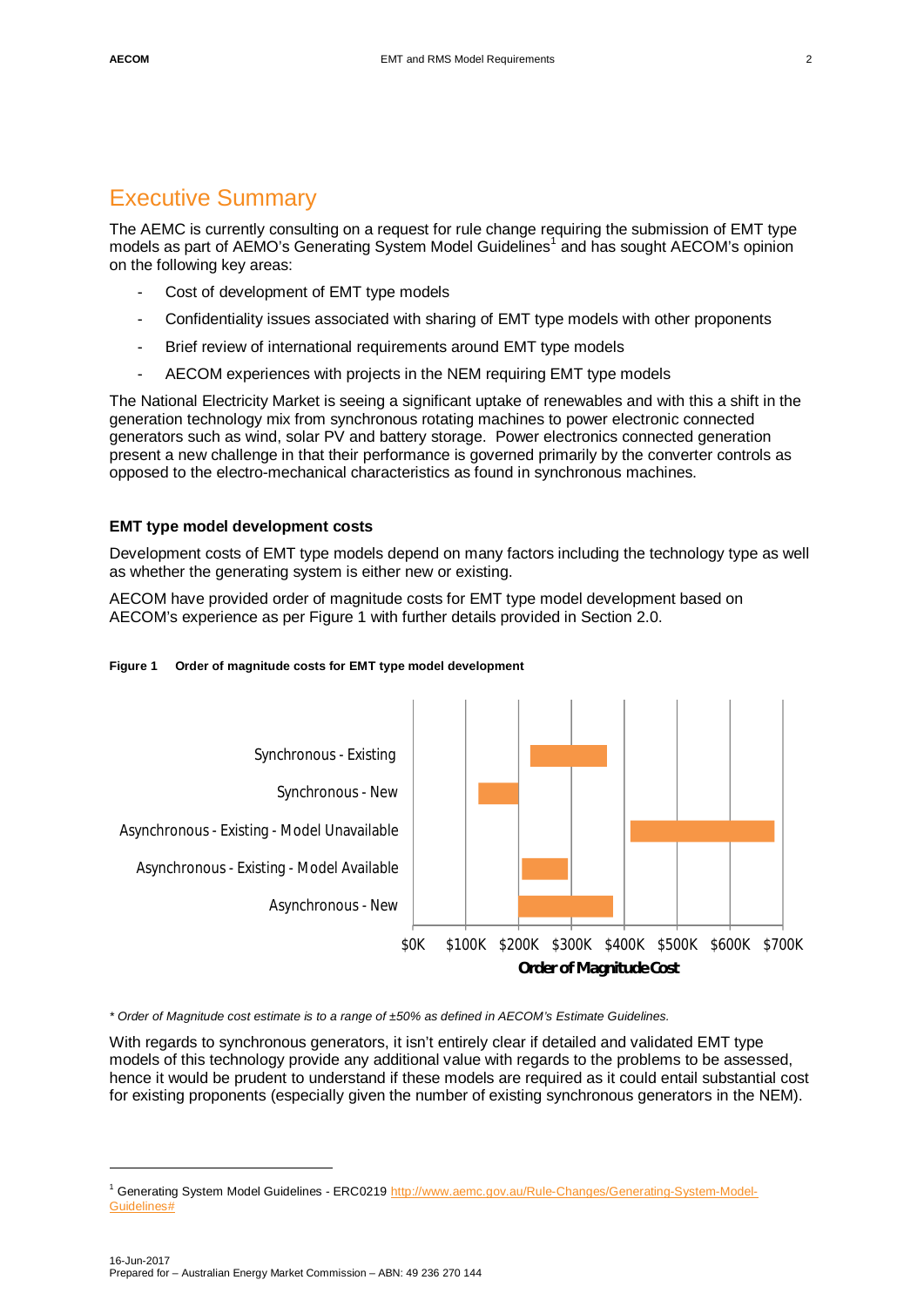#### **Confidentiality issues associated with EMT type models**

Both EMT and RMS type models contain proprietary information relating to an OEM's generating equipment. RMS models provided to AEMO and other proponents under the Rules are governed by strict confidentiality requirements. This same process is expected to be applied to EMT type models.

Encryption is utilised to protect confidential information in models (a process referred to as 'black boxing'). A complete black box only shows inputs and output of a model and no ability to see or tune parameters within the model. Where tuning of the model is required however, it is possible for suppliers to provide a slightly more flexible black box model which provides the user with access to the model parameters (only) for the purposes of tuning.

One of the concerns raised was the ability of third parties to back-calculate information captured in encrypted models, thus compromising the intellectual property of OEMs. AECOM were unable to substantiate this or find demonstrated examples of this occurring.

AECOM has consulted with a couple of key suppliers under anonymity as part of this work.

#### **International Trends Relating to EMT type Models**

A brief review of international trends has revealed explicit requirements for EMT type models primarily within BC Hydro and Hydro-Quebec in Canada. Encryption or 'black-boxing' of models is seen as a method for maintaining confidentiality of an OEM's intellectual property.

It is noted however that the process adopted overseas such as in the US and Canada is largely different to the process applied in the Australian NEM. In the US and Canada, the NSP or network operator typically carries out interconnection studies such that models and / or confidential data is not typically made available to third parties.

#### **Comparison of EMT type Models against RMS type Models**

Where there is a requirement to provide RMS & EMT type models, there may be a requirement to compare the performance of these two models in order to identify which model is best suited for a particular assessment. OEM's of these technologies are of the view that the in the context of comparing the two models, the EMT models are the more accurate.

Clarity and/or guidance should be provided regarding the use of the most appropriate model depending on the application and how the results of the comparison of the model results should be utilised.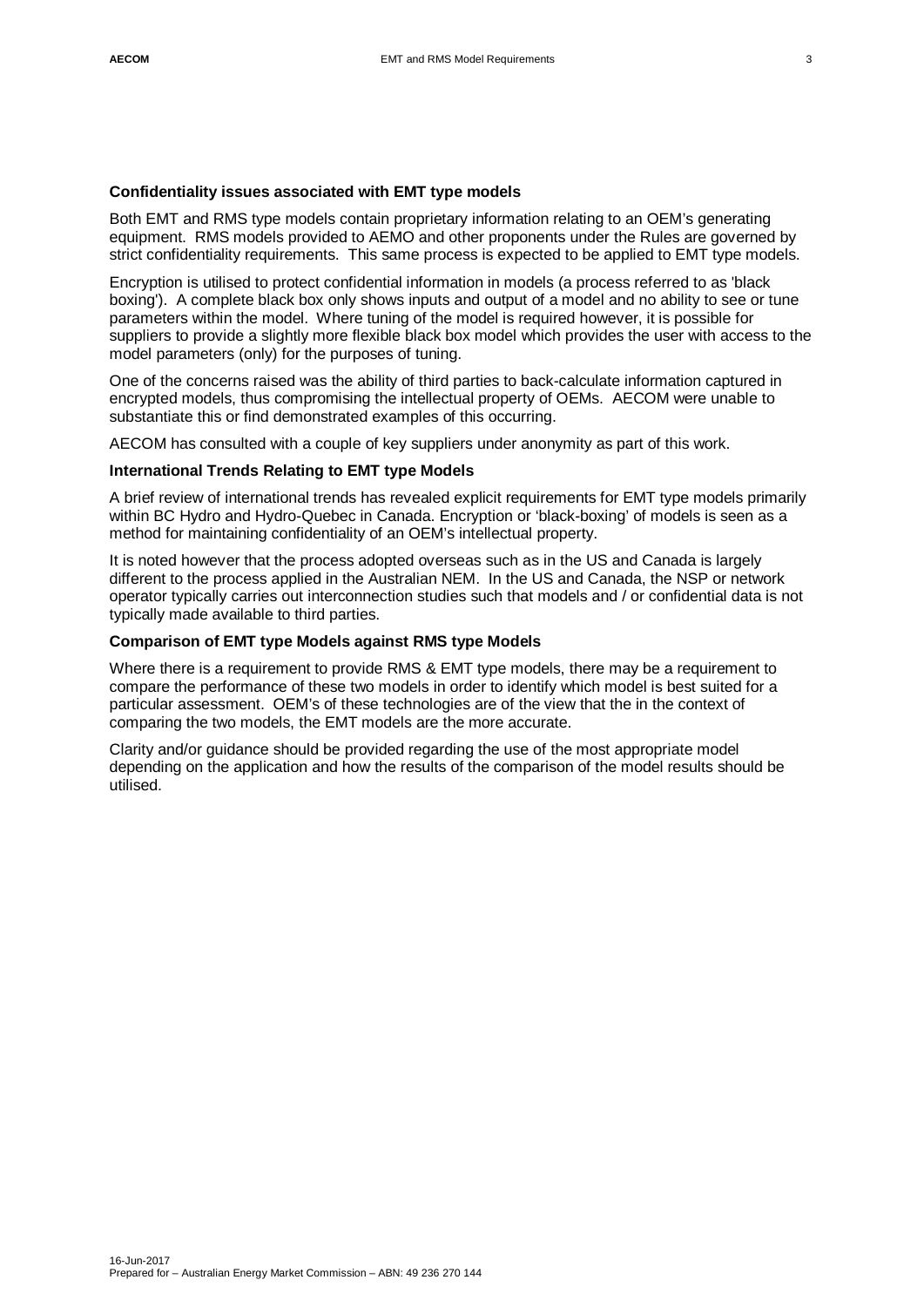# <span id="page-5-0"></span>1.0 Introduction

### **1.1 Acronyms**

The following acronyms are used throughout this report.

#### **Table 1 List of acronyms**

<span id="page-5-1"></span>

| <b>Acronym</b> | <b>Definition</b>                                                                                       |
|----------------|---------------------------------------------------------------------------------------------------------|
| <b>AEMC</b>    | Australian Energy Market Commission                                                                     |
| <b>AEMO</b>    | Australian Energy Market Operator                                                                       |
| EMT            | <b>Electro Magnetic Transients</b>                                                                      |
| <b>HVDC</b>    | <b>High Voltage Direct Current</b>                                                                      |
| NEM            | <b>National Electricity Market</b>                                                                      |
| NSP            | Network Service Provider                                                                                |
| OEM            | Original Equipment Manufacturer                                                                         |
| <b>PSCAD</b>   | Power Systems Computer Aided Design.<br>Software package utilised to carry out EMT type<br>studies      |
| <b>PSS/E</b>   | Power Systems Simulator for Engineering.<br>Software package utilised to carry out RMS type<br>studies. |

### <span id="page-5-2"></span>**1.2 Project Background**

On 1 November 2016, the AEMO submitted a rule change request to the AEMC seeking to broaden the scope and increase the level of detail of model data that AEMO may request from the registered participants.

Upon receipt of the rule change request, the AEMC conducted a public consultation on the rule change request to seek stakeholder submissions. Stakeholder submissions contained responses to six key issues raised by AEMC in their consultation paper.

AEMC have engaged AECOM to provide an independent opinion with regards to some of these items.

### <span id="page-5-3"></span>**1.3 Purpose of this Report**

The purpose of this report is to present the AEMC with an independent opinion relating to a few of the items raised, in particular the following:

- 1. Order of magnitude costs for the development of EMT type models
- 2. Confidentiality issues associated with the distribution of EMT type models
- 3. A brief summary of international trends relating to the requirements for EMT type models
- 4. Provide commentary on AECOM's experience associated with EMT type modelling on recent projects

The contents of this report are for the internal use of the AEMC and are not intended to be reproduced or relied upon, but to inform the AEMC.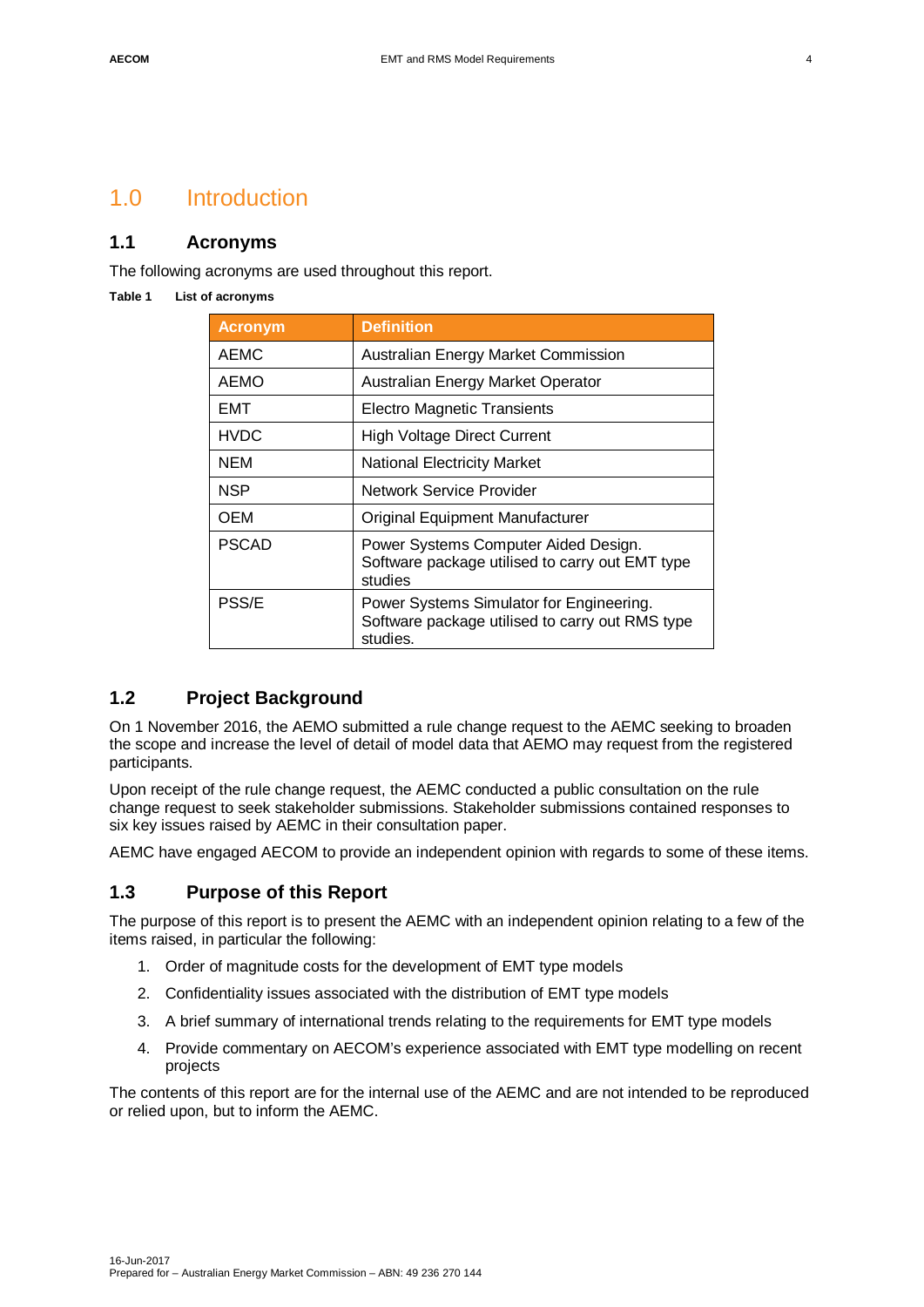# <span id="page-6-0"></span>2.0 EMT Model Development costs

# <span id="page-6-1"></span>**2.1 General**

Under the rule change request, AEMO proposed to expand the application of its obligation by broadening its scope requiring the provision of more detailed EMT type models from generators in certain situations. AEMC have identified that there may be substantial costs for generators, if they are required to provide more detailed model data to AEMO under the proposed rule.

In the rule change request, AEMO estimated the cost of developing an EMT type model to be approximately AUD75,000 per generating system, however it isn't clear what the basis is for this estimate, or if it includes any testing to validate the model (in the factory or on site). It is likely that this cost would be significantly higher in practice.

The stakeholder responses on the compliance cost were not consistent and varied substantially from one another. As such, AEMC consider that an independent opinion is essential to produce more realistic estimates of likely cost to develop EMT type models for new and existing plant; both synchronous and power electronics connected.

Based on the discussions with a few key OEMs of power electronics based asynchronous generators and its past experience of carrying out RMS type model development and post installation generator testing and model validation work, AECOM have estimated the order magnitude cost to develop EMT type models for different technology types under a range of scenarios. These cost estimates as well as the details of the criteria and assumptions used in the estimation are discussed under the following subsections.

# <span id="page-6-2"></span>**2.2 Criteria, Assumptions and Cost Estimates**

As discussed with the AEMC, AECOM have provided order of magnitude costs for the following five (5) scenarios depending on the technology type. All costs quoted below are in Australian dollars.

| <b>Generating System</b> | <b>Status</b>                     |
|--------------------------|-----------------------------------|
| Asynchronous             | <b>New</b>                        |
|                          | Existing - Model available        |
|                          | Existing - Model is not available |
| Synchronous              | <b>New</b>                        |
|                          | <b>Existing generator</b>         |

#### **Table 2 Generating System Types Considered**

#### **2.2.1 New Asynchronous Generating Systems**

In case of a new asynchronous generating system, for example solar photovoltaic (PV) or wind turbine, connecting into the NEM, in the first instance, the developer will have to coordinate with the OEM to establish whether there is an EMT type model already available for the type of asynchronous generator proposed in the project. In contrast, this assessment only considers cases where there is no existing EMT type model available and where development of a new EMT type model is necessary.

AECOM had informal discussions with some key technical experts from one solar PV inverter manufacturer and one HVDC inverter manufacturer. Both parties indicated practically the same process for the development of EMT type models for their power electronics based plant. This process is summarised in the flow chart in [Figure 7](#page-14-2).

Both parties have indicated that the process is likely to take between six months to one year.

AECOM have used the following criteria to estimate the cost of developing an EMT type model for a new asynchronous generating system. The estimates are based on a range of industry rates for labour and equipment sourced from various AECOM contracts over the last few years.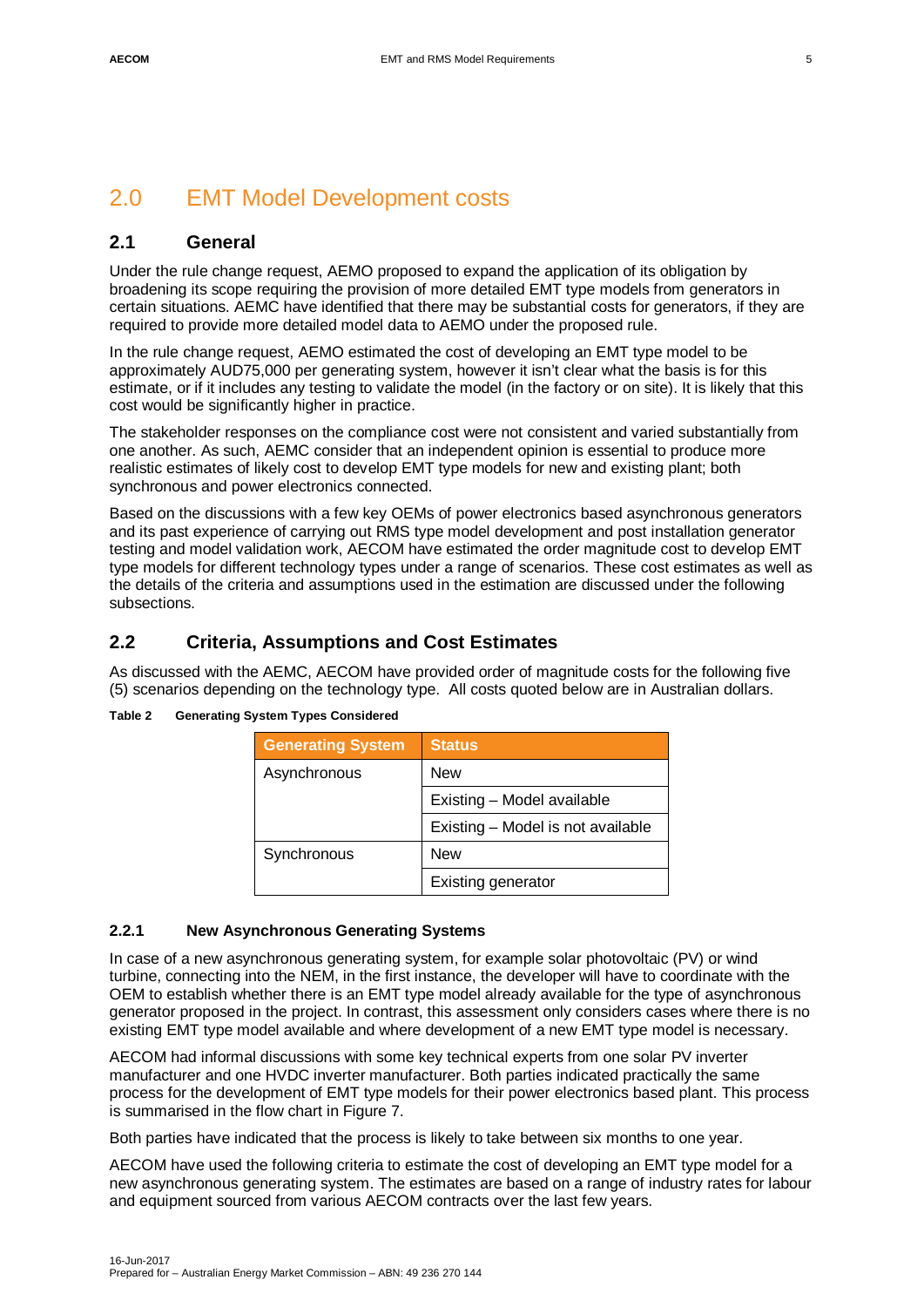- A development engineer works on the assignment for six months to one year full time equivalent.
- An experienced engineer spends three to four weeks full time equivalent on the assignment reviewing the work.
- The development engineer's time includes the time spent on factory testing and validation.
- The effort required in developing a complete EMT type model of the particular generating system and control parameter tuning to achieve specific generator performance is excluded. This is typically performed during grid connection studies before determining a set of generator performance standards for the specific generating system. The tuned EMT type model of the complete generating system may then be required to be submitted to the relevant NSP and AEMO.

AECOM also notes that the effort required to develop a Type 3 wind turbine generator (Doubly Fed Induction Generator) model may be more than that required to develop a Type 4 wind turbine generator (Full Converter) model. However, the cost of developing a Type 3 wind turbine generator EMT type model is not expected to be more than the higher end of the estimated cost.

AECOM's cost estimate for developing an EMT type model for a new asynchronous generating system is illustrated in [Figure 2.](#page-7-0)

<span id="page-7-0"></span>**Figure 2 Order of magnitude\* cost estimate for developing an EMT type model for a new asynchronous generating system**



*\* Order of Magnitude cost estimate is to a range of ±50% as defined in AECOM's Estimate Guidelines.*

#### **2.2.2 Existing Asynchronous Generating System**

#### **2.2.2.1 An EMT type Model is available from the OEM**

For some of the existing asynchronous generating systems, the case may be, there could be an EMT type model already available from the OEM for the specific generating unit type and for the specific firmware version used in the control systems. In this case, the proponent will have to tune the model parameters so that the complete generating system model demonstrates the same behaviour as the physical plant. This requires testing of the physical generating system and subsequent model validation. In AECOM's opinion this testing and model validation process may be extensive when compared to the post installation testing and model validation process currently used to derive RMS type models.

AECOM have used the following criteria to estimate the cost of developing a complete EMT type model for this type of existing asynchronous generating systems.

- An EMT type model is already available from the OEM for the specific generating unit type and for the specific firmware version used in the control systems.
- Two test engineers carry out testing on the generating system for 20 to 25 business days full time equivalent.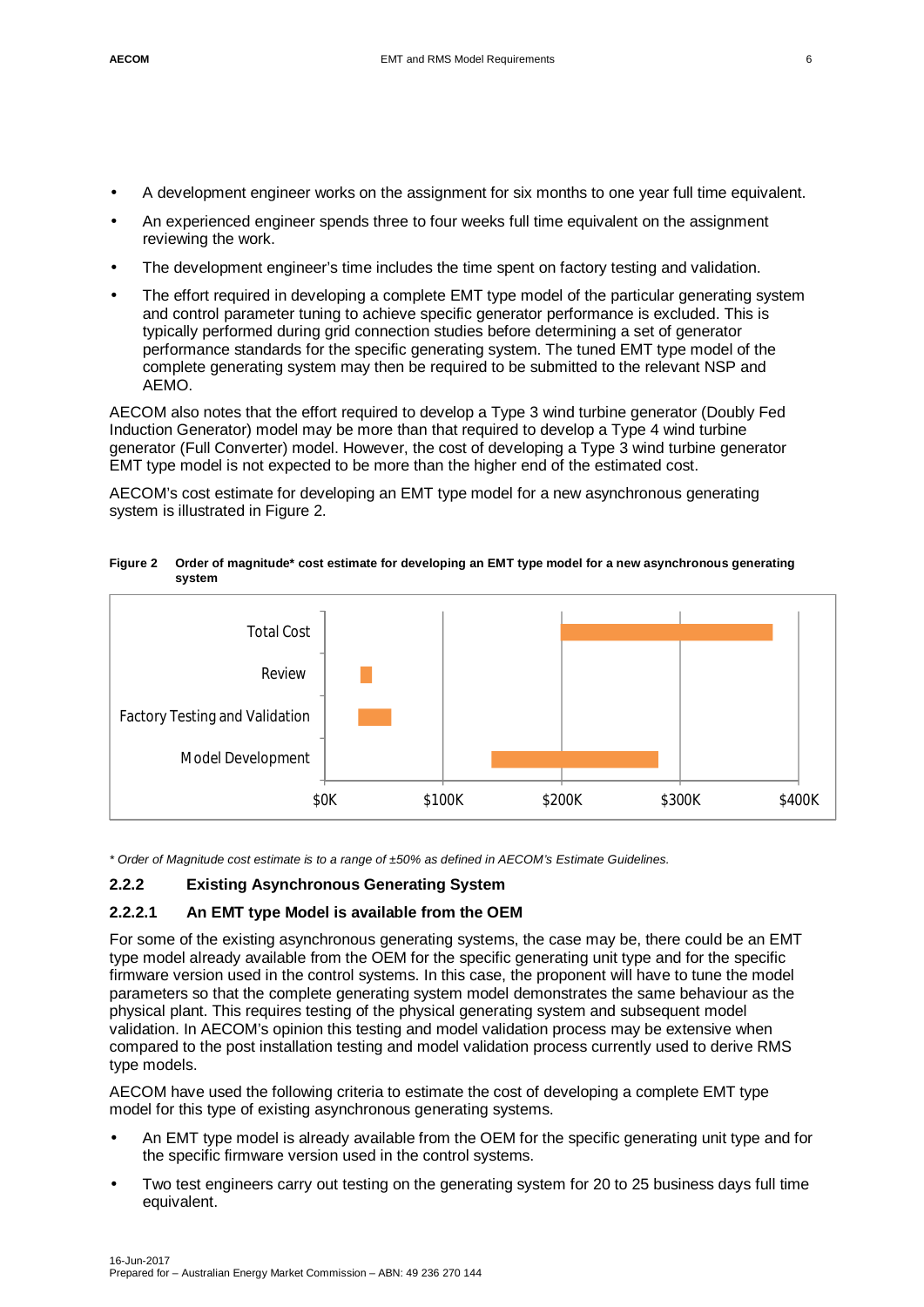- A power system study engineer works on the test results analysis, model parameter tuning and validation four months to six months full time equivalent.
- An experienced engineer spends three to four weeks full time equivalent on the assignment reviewing the work.
- The power system study engineer's time includes the time spent on liaising with the OEM on model set-up and parameter tuning.
- The cost of hiring test equipment is included.
- The cost associated with loss of revenue due to periods of generating system shut down or dispatching at a level below the maximum capability for specific types of testing is excluded.
- The labour cost of generator's own technical staff assisting in the testing work is excluded.

AECOM's cost estimate for developing an EMT type model for an existing asynchronous generating system of this type is illustrated in [Figure 3.](#page-8-0)

<span id="page-8-0"></span>**Figure 3 Order of Magnitude\* cost estimate for developing an EMT type model for an existing asynchronous generating system – EMT type model is available from OEM**



*\* Order of Magnitude cost estimate is to a range of ±50% as defined in AECOM's Estimate Guidelines.*

#### **2.2.2.2 An EMT type Model is not available from the OEM**

In contrast to the above, there may be a case where there is no EMT type model available from the OEM to match with the specific generator unit type or the specific firmware version used in the control systems. In this case, the generator developer will have to request the OEM to develop an appropriate EMT type model for them.

AECOM have used the following criteria to estimate the cost of developing a complete EMT type model for this type of existing asynchronous generating systems.

- A research and development engineer from the OEM spends five to ten days full time equivalent in the generating site to gather data and information related to the generating units and the control systems.
- A development engineer of the OEM works for six months to one year full time equivalent on developing an EMT type model of the generating unit and the associated control systems.
- An experienced engineer from the OEM spends three to four weeks full time equivalent on the assignment reviewing the work.
- Two test engineers carry out testing on the generating system for 20 to 25 business days full time equivalent.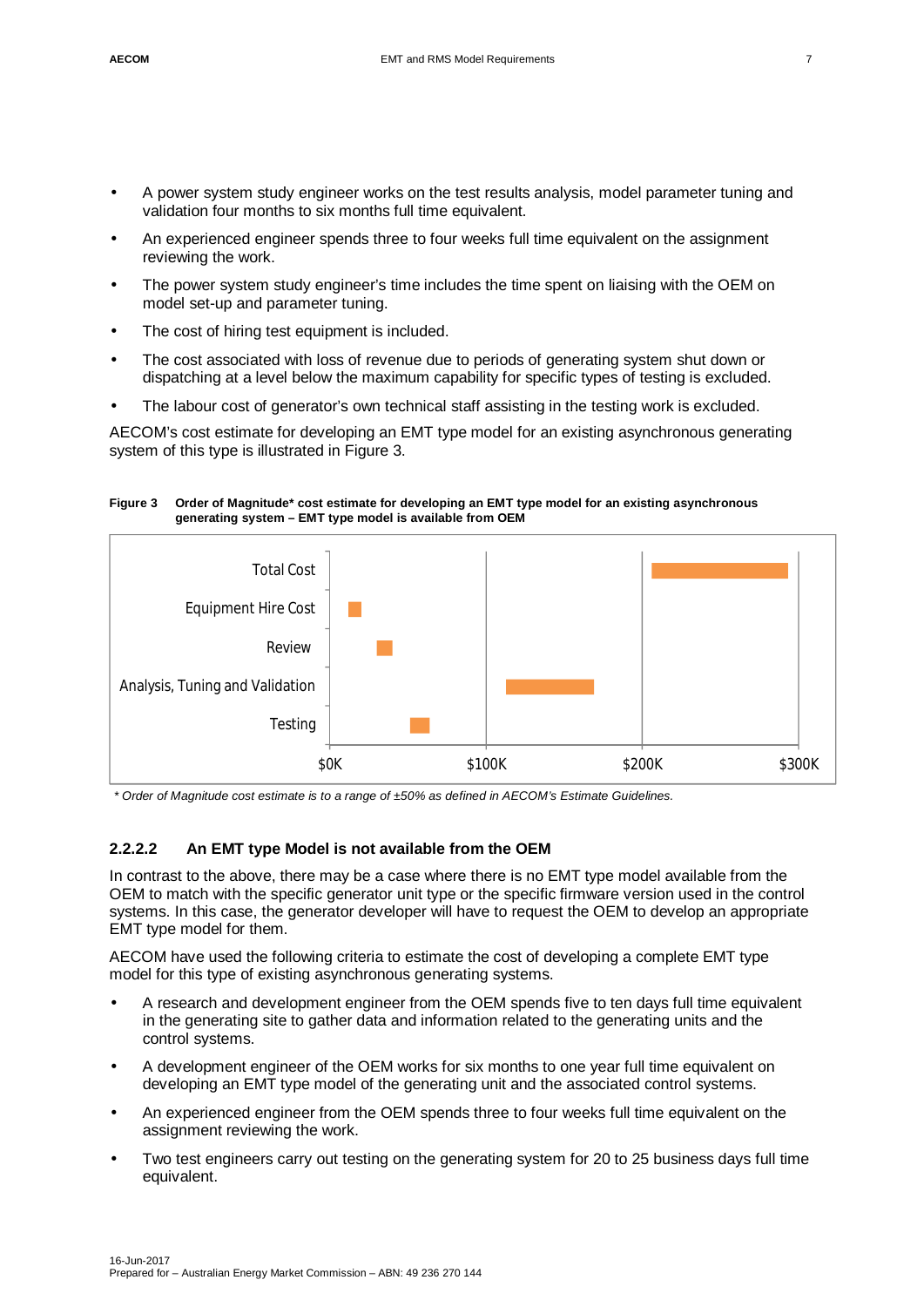- A power system study engineer works on the test results analysis, model parameter tuning and validation four months to six months full time equivalent.
- An experienced engineer spends three to four weeks full time equivalent on the assignment reviewing the work.
- The cost of hiring test equipment is included.
- The cost associated with loss of revenue due to periods of generating system shut down or dispatching at a level below the maximum capability for specific types of testing is excluded.
- The labour cost of generator's own technical staff assisting in the testing work is excluded.

AECOM's cost estimate for developing an EMT type model for an existing asynchronous generating system of this type is illustrated in [Figure 4.](#page-9-0)

<span id="page-9-0"></span>



*\* Order of Magnitude cost estimate is to a range of ±50% as defined in AECOM's Estimate Guidelines.*

#### **2.2.3 New Synchronous Generating Systems**

This assessment only considers cases where there is no existing EMT type model available from the OEM and where development of a new EMT type model is necessary.

In AECOM's opinion, the EMT type models of synchronous machines are rather standard and there is not much effort required in developing machine models. These machine models are readily available in EMT software packages such as PSCAD/EMTDC.

The effort is only required to develop the control system models, i.e. Automatic Voltage Regulator/Exciter, Turbine/Governor and Power System Stabiliser of the generating system. It is likely that for new control systems, the design details such as the block diagrams and transfer functions are available with the OEM. These details become the basis for developing EMT type models for the control systems.

AECOM have used the following criteria to estimate the cost of developing an EMT type model for a new synchronous generating system.

- A development engineer from the OEM works on the assignment for four months to six months full time equivalent.
- An experienced engineer spends two to three weeks full time equivalent on the assignment reviewing the work.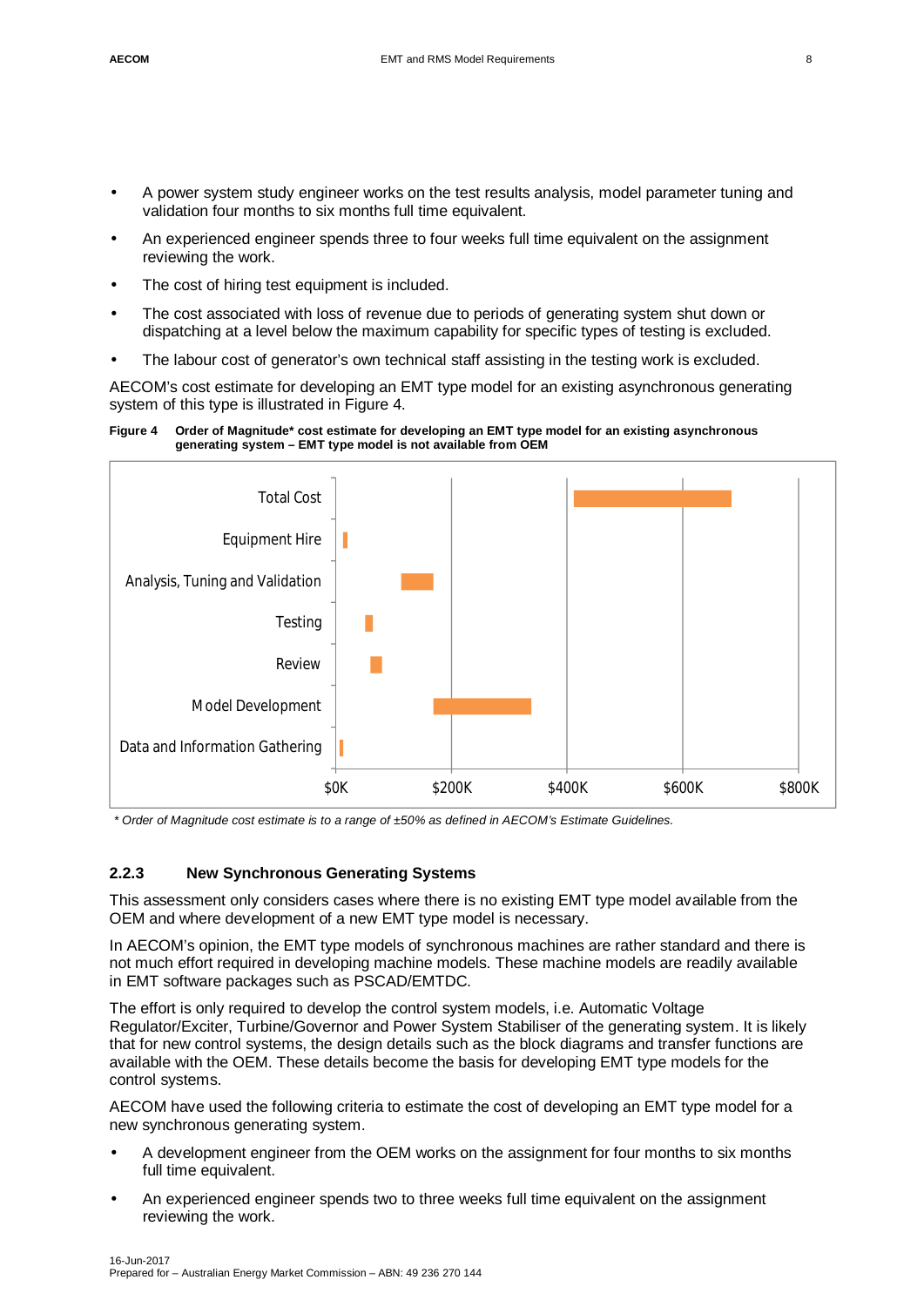- The development engineer's time includes the time spent on factory testing and validation.
- The effort required to develop a complete EMT type model of the particular generating system and control parameter tuning to achieve specific generator performance is excluded. This is typically performed during grid connection studies before determining a set of generator performance standards for the specific generating system. The tuned EMT type model of the complete generating system may then be required to be submitted to the relevant NSP and AEMO.

AECOM's cost estimate for developing an EMT type model for a new synchronous generating system is illustrated in [Figure 5](#page-10-0).

<span id="page-10-0"></span>



*\* Order of Magnitude cost estimate is to a range of ±50% as defined in AECOM's Estimate Guidelines.*

#### **2.2.4 Existing Synchronous Generating Systems**

Most of the existing synchronous generating systems in the National Electricity Market (NEM) are more than ten years old and it is highly unlikely that the OEMs of these equipment and control system hardware had developed any EMT type models at that time. Thus, in most cases, extensive testing, analysis and benchmarking may be required to derive an acceptable EMT type model for these type of existing synchronous generating systems.

AECOM have used the following criteria to estimate the cost of developing a complete EMT type model for this type of existing synchronous generating systems.

- Two test engineers spend 10 to 20 days full time equivalent in the generating site to gather data and information related to the generating units and the control systems.
- Two test engineers carry out testing on the generating system for 20 to 30 days full time equivalent.
- A power system study engineer works on the test results analysis, model parameter tuning and validation four months to six months full time equivalent.
- An experienced engineer spends two to four weeks full time equivalent on the assignment reviewing the work.
- The cost of hiring test equipment is included.
- The cost associated with loss of revenue due to periods of generating system shut down or dispatching at a level below the maximum capability for specific types of testing is excluded.
- The labour cost of generator's own technical staff assisting in the testing work is excluded.

AECOM's cost estimate for developing an EMT type model for an existing synchronous generating system is illustrated in [Figure 6.](#page-11-0)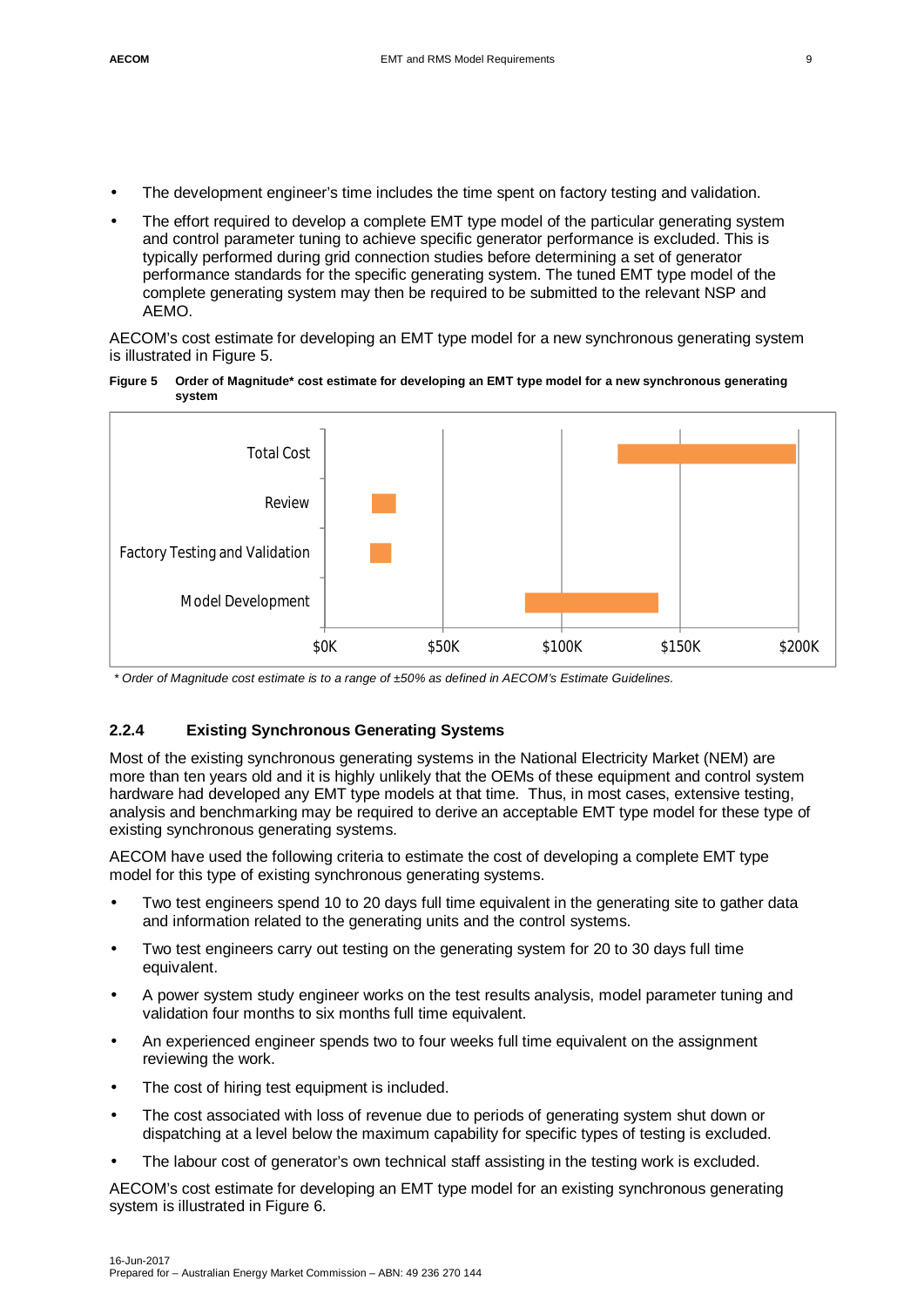

#### <span id="page-11-0"></span>**Figure 6 Order of Magnitude\* cost estimate for developing an EMT type model for an existing synchronous generating system**

*\* Order of Magnitude cost estimate is to a range of ±50% as defined in AECOM's Estimate Guidelines.*

It can be seen that much of the cost of developing an EMT type model for an existing synchronous generating system comes from testing and validation.

Based on the information that AECOM have reviewed in the given timeframes, it isn't clear if detailed and validated EMT type models of synchronous generators add additional value in terms of assessing some of the issues associated with connecting asynchronous generators such as wind and solar PV. The EMT type model of the synchronous generator under fault conditions and voltage disturbances is likely to behave in a similar manner as the RMS type model of the same generator.

An alternate method and more economical way to address this issue may be (where appropriate for the particular assessment) to model the synchronous generating systems in an RMS type software platform and the power electronics based asynchronous generating systems in an EMT type software platform and then use some form of hybrid simulation interface between the two software platforms. This type of co-simulation module is already available in PSS/E (RMS type tool) enabling hybrid simulations to be performed with PSCAD/EMTDC (EMT type tool).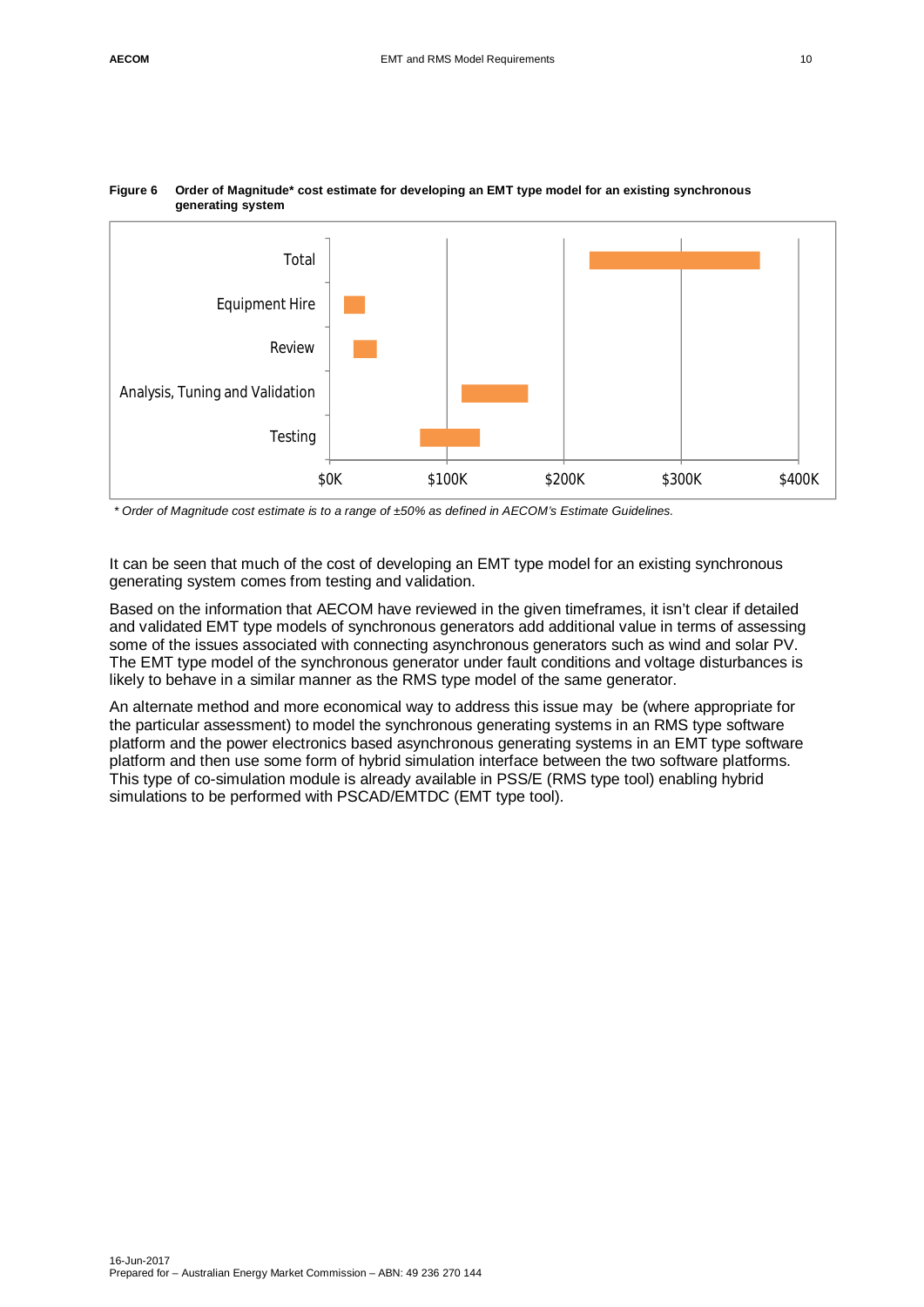# <span id="page-12-0"></span>3.0 Confidentiality Issues Related to EMT type Models

### <span id="page-12-1"></span>3.1 **General Background**

In the consultation paper on National Electricity Amendment (Generating System Model Guidelines) Rule 201[7](#page-12-3)<sup>2</sup>, AEMC have raised the following questions on third party disclosure of EMT type models.

- Should third parties have access to EMT type models?
- What information should be made available to third parties?
- Would encryption of this data provide sufficient protection to address issues related to commercial sensitivity of the data?

AEMC raise these questions as AEMO's rule change request<sup>[3](#page-12-4)</sup> does not propose any changes to the third party disclosure clauses of the National Electricity Rules (NER) and it may be that the conditions for providing registered participants with EMT type models would be the same as those that currently apply to RMS type models. The current conditions that apply to RMS type models are; the information must be provided to registered participants in compiled, encrypted or secured form, unless the original provider of the model has consented otherwise in writing and the recipients must treat the information as confidential.

Based on the above, AEMC consider that it is necessary to assess whether EMT type models are likely to be more commercially sensitive than an RMS type model and whether current encryption requirements can provide adequate protection.

AECOM have carried out a review of the process currently applied to RMS type models and a high level assessment of the capability of the PSCAD/EMTDC software package (An EMT type tool used by AEMO) to encrypt information. The details and the findings of the review are discussed under the following sections. AECOM have also had informal discussions with a few key wind turbine generator and solar PV inverter OEMs to understand their concerns related to potential disclosure of intellectual property in providing encrypted black-box EMT type models to third parties. Their opinions are also summarised at the end of this section.

# <span id="page-12-2"></span>**3.2 Existing Process Applied to RMS type Models**

As part of the connection process set out in S5.2.[4](#page-12-5) of the NER<sup>4</sup>, connecting generators are required to submit a model package that represents the structure and performance of the generating plant to AEMO and the connecting NSP.

This includes the following information with sufficient details for AEMO and NSPs to perform static and dynamic simulation studies.

- a set of functional block diagrams, including all functions between feedback signals and generating system output;
- the parameters of each functional block, including all settings, gains, time constants, delays, deadbands and limits;
- the characteristics of non-linear elements; and
- model source code associated with the model in an unencrypted form.

AEMO's Generating System Model Guidelines (effective from 29th February 2008)<sup>[5](#page-12-6)</sup> describe the above dynamic models as transient stability models. They are positive sequence RMS type models that define the electromechanical and control system performance of the plant within a generating system under steady state and disturbance conditions.

<span id="page-12-3"></span> $^2$  AEMC 2017, Generating System Model Guidelines, Consultation Paper, 15 March 2017, Sydney.

<span id="page-12-4"></span><sup>&</sup>lt;sup>3</sup> AEMO, October 2017, Electricity Rule Change Proposal – Rule Change Submission for Revision of AEMO's Generating

System Model Guidelines.<br><sup>4</sup> Netional Flastricity Bule.

<span id="page-12-5"></span>National Electricity Rule Version 91, Chapter 5, 2 May 2017

<span id="page-12-6"></span><sup>&</sup>lt;sup>5</sup> AEMO Generating System Design Data Sheets and Generating System Setting Data Sheets, 29 February 2008.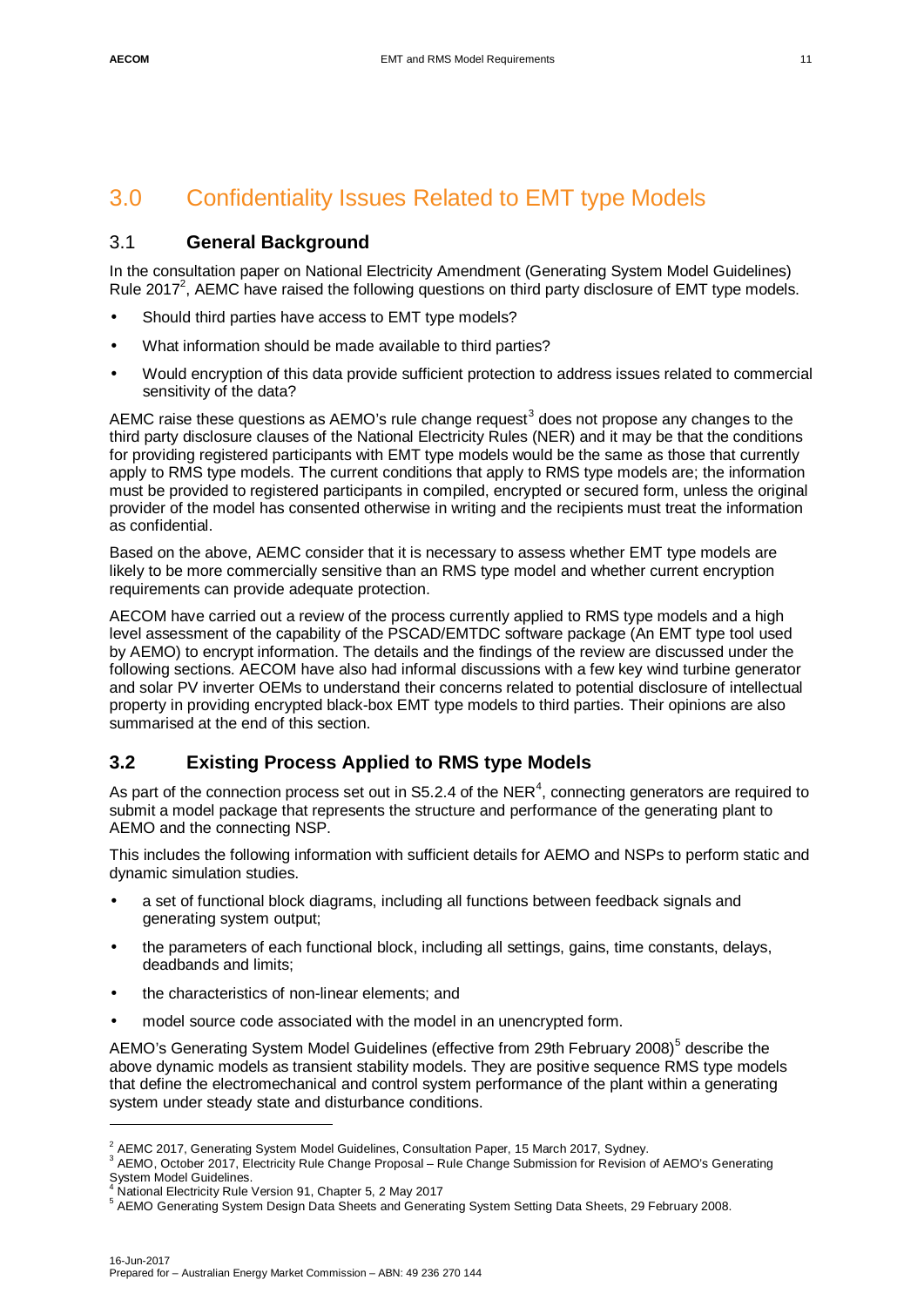Under the current rules for RMS type models in PSS/E, the model source code of the RMS type models is only submitted to AEMO and is treated as confidential information. Registered participants are only permitted to request the encrypted RMS type model and data previously submitted to AEMO by other generators in order to carry out their own power system studies. Network Service Providers are also only permitted to request encrypted model data for their planning and operational studies from proponents.

At present, the majority of OEMs write the RMS type model source code in FORTRAN or FLEX programming languages based on the functional block diagrams that describe the generating system. This model source code is then compiled to produce a model file in binary encrypted format. The native model source code is only submitted to AEMO. Only the compiled encrypted model source code is available on request to Network Service Providers and third party registered participants from AEMO.

This process has been in place for more than a decade and the author is unaware of any concerns from OEMs with regards to releasing their RMS type encrypted models to third parties.

This may suggest that OEMs have trusted this process to provide an adequate level of protection for their intellectual property in the RMS type models. It may also be the case that RMS type models are reduced order models and even in model source code format do not have the level of details found in an EMT type model that is closely mapped to the physical implementation of the modelled system.

# <span id="page-13-0"></span>**3.3 Black-Boxing Process in PSCAD/EMTDC**

Due to the tight timeframe requirement of the initial opinion to the AEMC, AECOM have only considered the encryption (i.e. black-boxing) capability of PSCAD/EMTDC software package. PSCAD/EMTDC is a widely used tool among utilities, manufacturers, consultants, military and academic institutions to study the Electromagnetic Transients (EMT) in the power system.

EMTDC (which stands for Electromagnetic Transients including DC) is an electromagnetic transient program which can represent and solve differential equations of electromagnetic and electromechanical systems in the time domain. Solutions are calculated based on a fixed time step. The program structure of EMTDC also allows for the creation and analysis of control systems independent or in conjunction with the electromagnetic or electromechanical systems.

PSCAD is the graphical user interface to the EMTDC solution engine. PSCAD enables the user to schematically construct a circuit, run a simulation, analyse the results, and manage the data in a completely integrated, graphical environment.

According to information published by the Manitoba HVDC Research Centre<sup>[6](#page-13-1)</sup>, the developers of PSCAD/EMTDC, black-boxing allows the model developer to design their control system schematically, and then quickly collapse it into a pre-compiled, binary version, thereby protecting any intellectual property invested in the design, before distributing the model to clients.

AECOM perceive that the sensitivity and intellectual property issues associated with the EMT type models primarily relate to the control and protection systems of the generating units, particularly the asynchronous power electronics connected generators. These control and protection systems differ from one manufacturer to the other and dictate the major performance characteristics of nonsynchronous power electronics connected generating systems. As such, there is major interest among OEMs to limit the disclosure of the intellectual property related to these systems that could compromise their competitive advantage. Other than the control and protection systems of the generating units, AECOM are of the understanding that the actual primary power electronic hardware system models are not confidential information and OEMs do not have any particular concerns about this information not being encrypted.

The PSCAD/EMTDC user guide states that black-boxing feature does not support any electrical components at present (purely protection and controls only) and that future versions are expected to support electrical systems. However, as highlighted above, AECOM are of the understanding that this is not seen as a major disclosure of the intellectual property.

<span id="page-13-1"></span><sup>&</sup>lt;sup>6</sup> PSCAD User's Guide Version X4 (4.6.0), Manitoba HVDC Research Centre.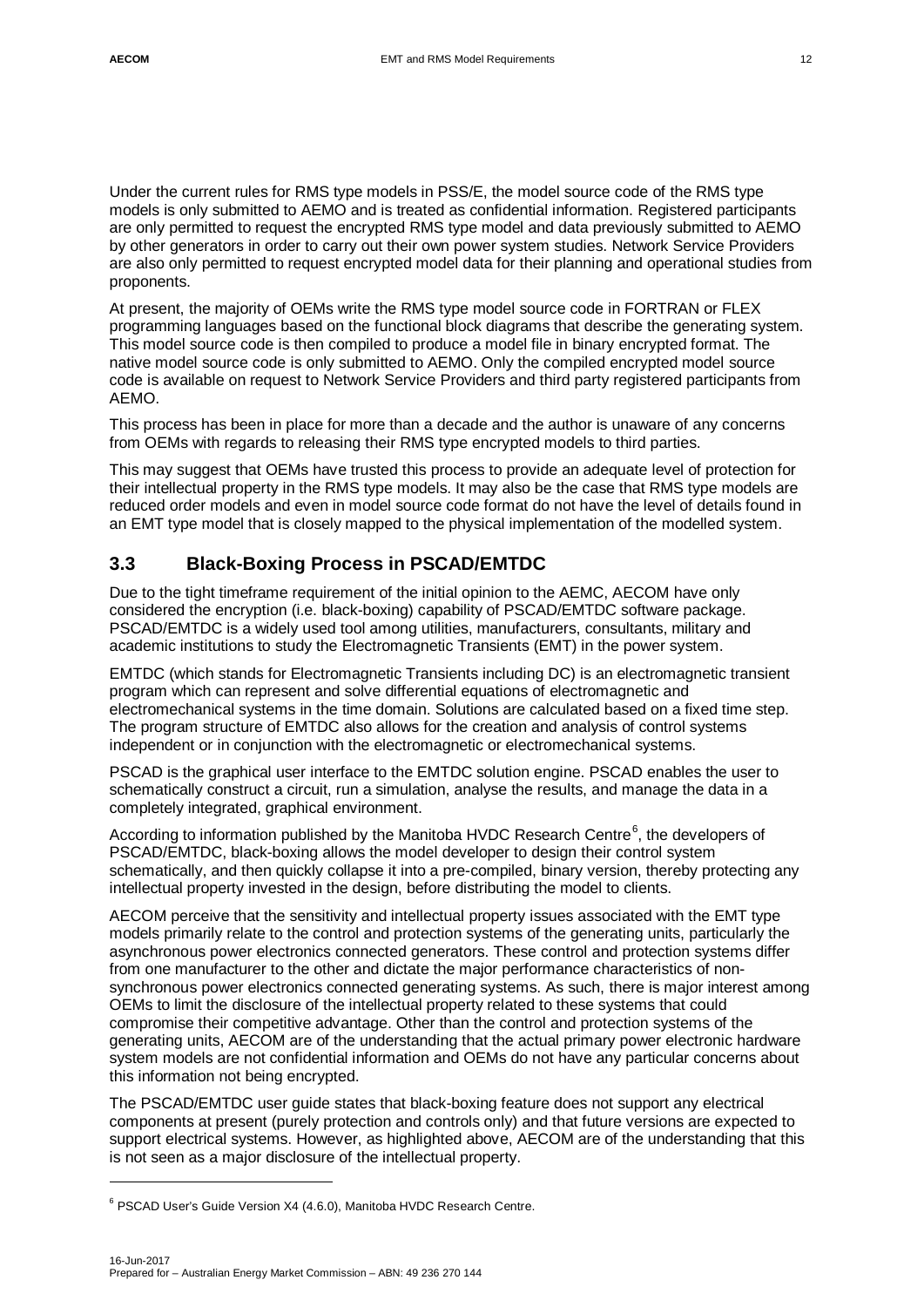Once the black-boxing procedure is performed on a schematically designed control system in PSCAD, it generates FORTRAN source code specifically formatted to be used as an external file. This process effectively conceals the graphical design of the circuit, hiding the contents within the external source code. The normal procedure used by the OEMs is to compile this external source code into an object (\*.obj) file or a static library (\*.lib) before it is supplied to the third party, providing protection for the intellectual property.

There are concerns among some OEMs that due to the level of detail found in EMT type models, providing such models to third parties even as black-box compiled format may offer the third parties the opportunity to back solve and thereby disclose the intellectual property.

However, once a control system model is black-boxed, the details are completely concealed and not observable by its user. Thus, without an associated transfer function block diagram representation of the black-boxed model, it is not reasonably practical for any third party to back solve and derive the native model source code. Therefore, AECOM are of the opinion that the risk of back solving black boxed models is extremely low. Based on the research carried out by AECOM, we are not aware of any instances where back solving has been applied to obtain confidential information.

# <span id="page-14-0"></span>**3.4 EMT type Model Development Procedure Used by OEMs**

AECOM had informal discussions with a few key technical personnel from OEMs of power electronics based asynchronous generators to gain an appreciation of the procedure used to develop an EMT type model. Generally, the process involves the steps illustrated in [Figure 7.](#page-14-2)

<span id="page-14-2"></span>

#### **Figure 7 The EMT type model development process used by OEMs**

As it is the same C-code implemented in the firmware of the inverters that is used to develop the EMT type controller part, this EMT type model preserves the same degree of detail as the actual controller. It may be this reason that OEMs of power electronics based asynchronous generators are reluctant to distribute these EMT type models to third parties, even in encrypted format.

# <span id="page-14-1"></span>**3.5 Summary of Concerns Raised by OEMs**

During the discussions with the Original Equipment Manufacturers of power electronics based asynchronous generators, it was noted that all parties treat the EMT type models as highly sensitive confidential information. At least one manufacturer indicated that they are only comfortable in supplying the EMT type models only to AEMO and network service providers and not that keen on supplying the same to third party registered participants. The other manufacturers indicated that they are prepared to supply the models to third parties with a Non-Disclosure Agreement signed.

The Original Equipment Manufacturers' main concern on confidentiality issue originates from the process involved with development of EMT type models. As described in Section [3.4,](#page-14-0) the EMT type model preserves the same degree of detail as the actual physical controller. The manufacturers' argument is that supplying an EMT type model to a third party registered participant even in encrypted black-box format may potentially lead to revealing their intellectual property to other competitors. The basis for this argument is that even a black-box model offers the user to visualise and manipulate some parameters while some parameters are hard-coded into the model and together with the EMT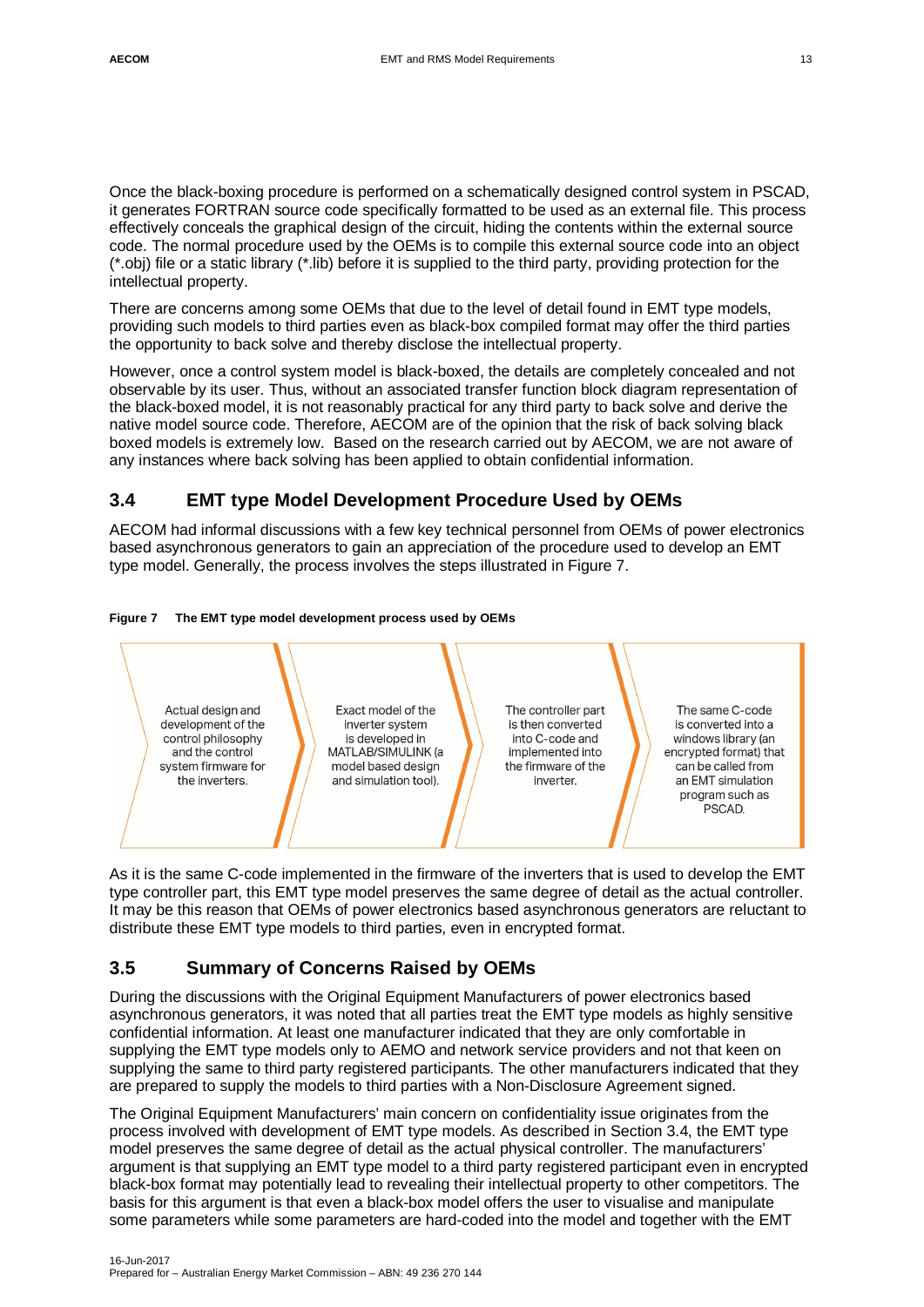type model user manual, an experienced research and development engineer from a competitor may be able to reverse engineer the model.

# <span id="page-15-0"></span>4.0 International Trends Relating to EMT type Models

With regards to the request for EMT models in the international context, AECOM focussed on those countries that had specific requirements for EMT models.

The findings are provided below, with the key finding being that Canada (Hydro-Québec and British Columbia have explicit requirements for EMT type models.

# <span id="page-15-1"></span>**4.1 Trends in the United States**

AECOM originally focussed on identifying any requirements for EMT models in the Texas region (ERCOT). In the absence of being able to identify any definitive ERCOT requirements in the timeframes, it was found that the requirements for EMT models appear to be focussed primarily on identifying issues associated with Sub Synchronous Resonance (SSR) of renewable generating systems interfacing with series compensated lines.

*"The Facility Study may include electromagnetic transient simulation if deemed necessary. As mentioned in Chapter 5, subsynchronous interactions may be an issue for installations near series-compensated lines. Wind and solar plant manufacturers are encouraged to develop detailed electromagnetic transient models. However, it is not recommended to modify FAC-00[1](#page-15-3)<sup>7</sup> to address electromagnetic transient modelling at this time. The models are not widely available and the technical issues requiring such modelling are not continent-wide[.](#page-15-4)<sup>8</sup>*

Although it wasn't identified that connection standards be modified to request EMT models (in the context of SSR), there have been issues on the ERCOT system associated with control system instability. A particular case was a relatively large wind farm connecting to the ERCOT system some time prior to 2012 where weak network conditions would results following the loss of adjacent transmission lines. Although it isn't presently clear if ERCOT require the provision of EMT type models, the importance of such models in identifying control system instability can be seen<sup>[9](#page-15-5)</sup>.

# <span id="page-15-2"></span>**4.2 Canadian trends**

#### **4.2.1 Hydro-Quebec**

Hydro-Québec detail specific requirements for Wind generation in a supplement to their technical requirements which cover requirements for EMT type models<sup>[10](#page-15-6)</sup> as of October 2005.

These models are required up front in order to commence studies (usually carried out by the network services provider).

Some of the requirements of the detailed EMT model are noted below:

- *Unlocked and be readily usable with EMPTWorks.*
- *Represent the wind turbine and equipment with a control system (SVC, STATCOM etc)*
- *Include an adequate representation of any power electronics with which the WTG is equipped*

<span id="page-15-3"></span><sup>&</sup>lt;sup>7</sup> North American Electric Reliability Corporation (NERC) - FAC-001 - Facility Connection Requirements

<span id="page-15-4"></span><sup>&</sup>lt;sup>8</sup> 2012 Specialist Assessment – Interconnection Requirements for Variable Generation, September 2012 North American

<span id="page-15-5"></span>Electric Reliability Corporation (NERC)<br><sup>9</sup> Voltage control challenges on weak grids with high penetration of wind generation: ERCOT experience, July 2012, SH Huang,

<span id="page-15-6"></span>J Schmall, J Conto, J Adams . <sup>10</sup> TECHNICAL REQUIREMENTS FOR THE CONNECTION OF GENERATION FACILITIES TO THE HYDRO-QUÉBEC TRANSMISSION SYSTEM, Supplementary requirements for wind generation, revised October 2005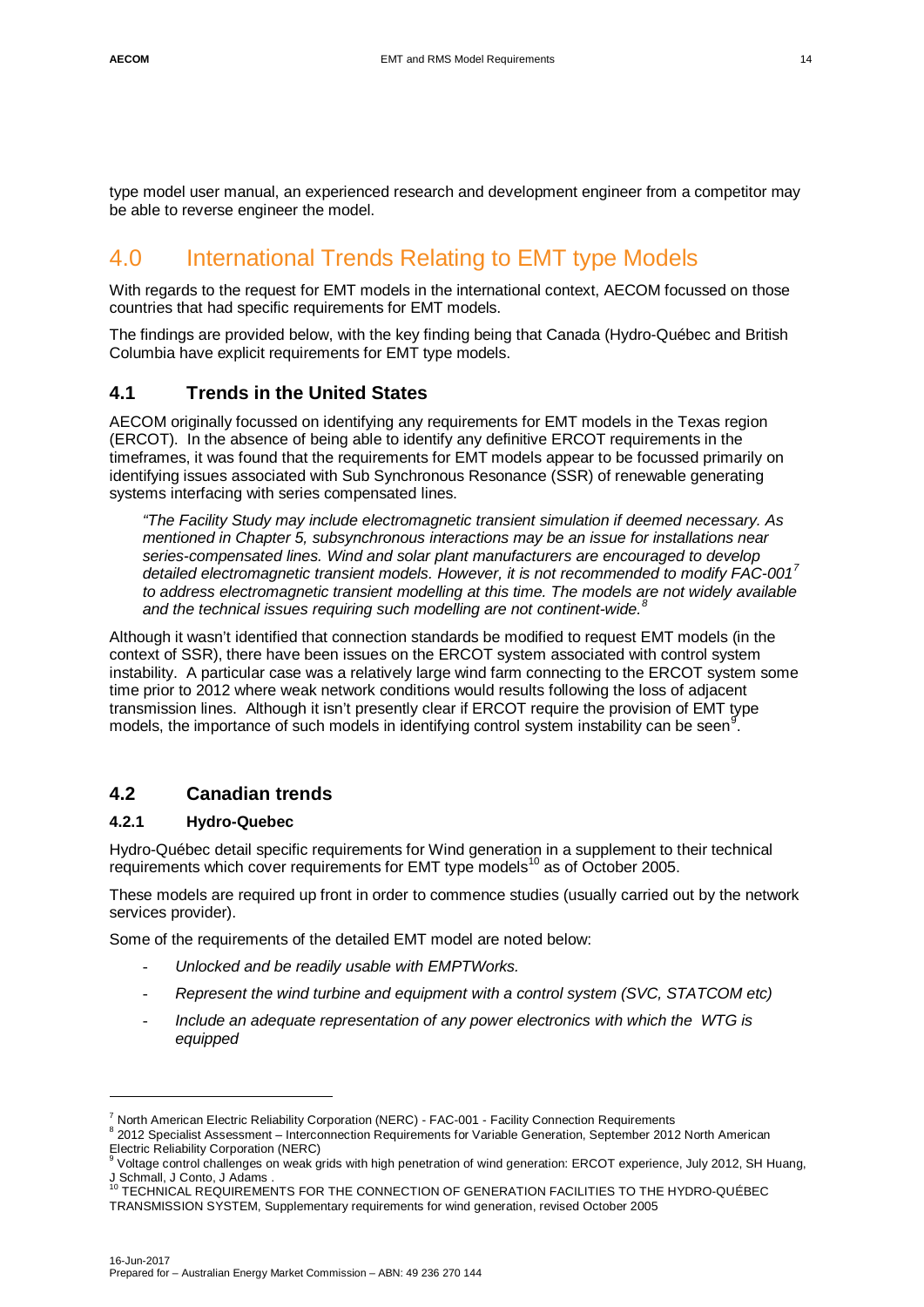The OEM is allowed to 'black box' or encrypt models in order to preserve confidentiality, however this requires 'approval' from the network service provider. It isn't clear to what extent the NSP allows/doesn't allow black-boxing of the model.

#### **4.2.2 British Columbia**

Similar to Hydro-Quebec, BC Hydro requires detailed three-phase EMT type models in PSCAD or  $EMTDC<sup>11</sup>$  $EMTDC<sup>11</sup>$  $EMTDC<sup>11</sup>$ .

Some of the main points of the requirements are stated below:

- Model must be in a proven EMTP (electromagnetic transients program), specifically PSCAD/EMTDC
- Models should be for each proposed WTG type and collector network
- Include any static or dynamic VAR compensating components such as STATCOMs or SVCs
- Shall be provided for the purposes of Interconnection Impact Studies
- The model shall be available to study engineer designated by BC Hydro, whether this is the utility, consultant, or manufacturer (with the understanding that a Non Disclosure Agreement may be required).
- The model is not intended to be made "public".

BC Hydro states that Black Box type encrypted models are acceptable provided some inputs/outputs are available to be analysed as part of the studies.

It is noted that there is a detailed section (Appendix 1) of the BC Hydro document which sets out the information required from the EMT model. It isn't clear what level of testing or proving of the model is required to demonstrate its accuracy.

The requirements covered in Appendix 1 of the BC Hydro document are reproduced below.

#### *Essential Requirements*

- *Detailed modelling of the main components, the controls, automatic voltage regulations, and protections must be included.*
- *Blade/pitch controller is to be included.*
- The ride-through capability is to be modelled.
- *The model is to be capable of correctly reproducing the short circuit fault current contribution.*
- *The model must be suitable for modelling open circuit, short circuit, balanced and unbalanced faults in the grid, including steady state & dynamic simulations.*
- *The model should be available in the latest version of PSCAD and should support Compaq Fortran 90 V6.6.*
- *The model must be capable of representing a single unit and should be adaptable to represent any reasonable number of identical units with a minimum of effort.*
- It must be possible to run a simulation with a case containing more than one PSCAD *model, where, for example, one model might represent a cluster of wind turbine generators connected to one branch of a WGF.*
- *The model should support the "snapshot" feature in PSCAD to allow the simulation to be saved and restarted at any point in time.*

<span id="page-16-0"></span><sup>&</sup>lt;sup>11</sup> BC Hydro for Generators, 60kV to 500kV Technical Interconnection Requirements For Power Generators, Rev 1.4 June 2, 2014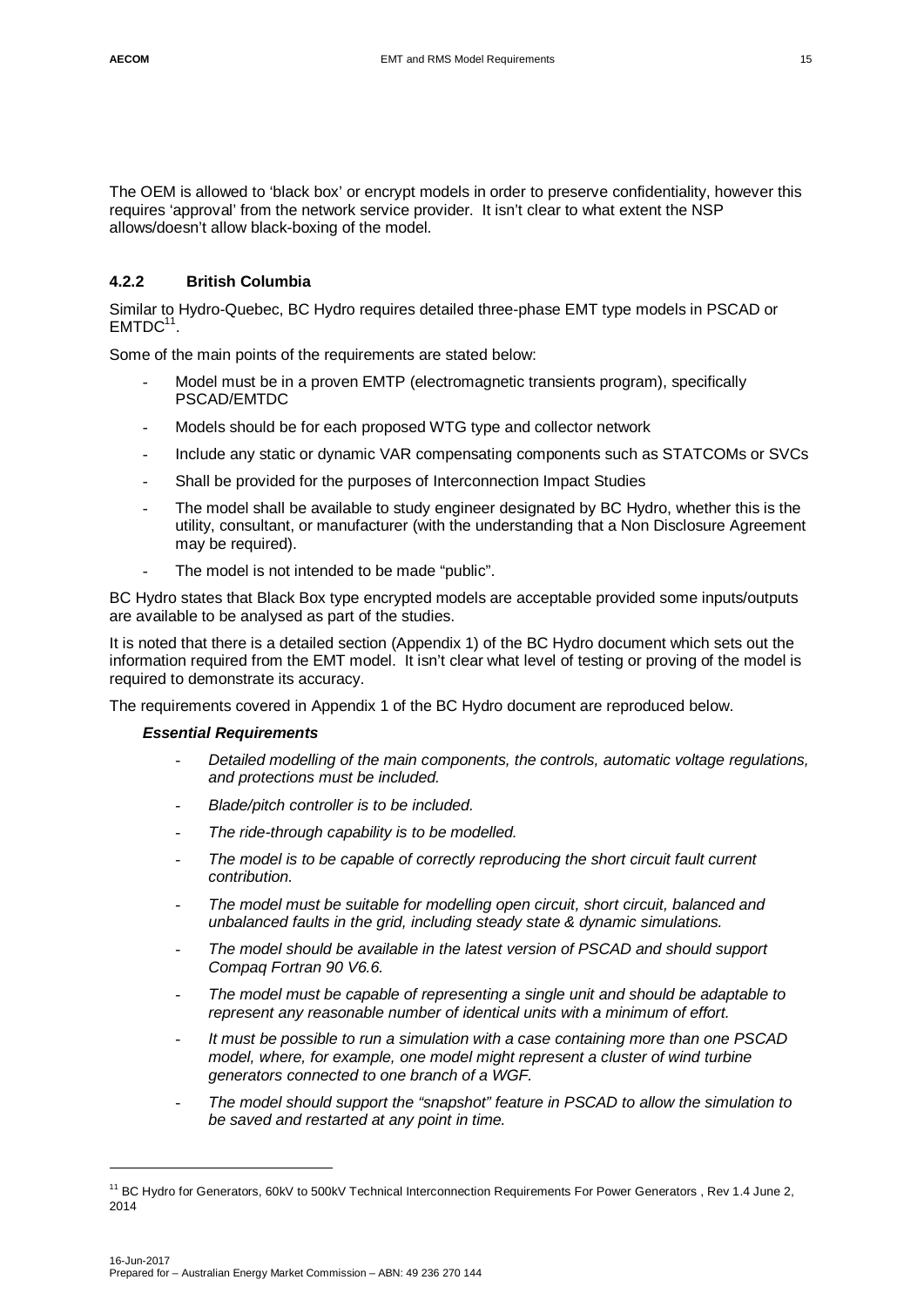- *The model must come with documentation to explain the assumptions and basic operation of what is being modelled as well as a user manual.*
- *Model validation documents comparing the PSCAD model response to real system measurements must be provided.*
- *The control of internal and external shunt capacitor banks, as required by the overall controller, is to be included.*
- *A correctly functioning PSCAD case including the WGF model connected to a simple AC system must be provided.*

#### *Non-essential Requirements:*

- *Switching-based model (for doubly fed, SVC and converter based models) for harmonic/power quality studies must be provided.*
- *Blade dynamics (i.e. inertia of blades, gearbox, etc.) should be modelled for torsional interaction/dynamic studies.*

# <span id="page-17-0"></span>5.0 Requirement for EMT and RMS type models

### <span id="page-17-1"></span>**5.1 General**

The requirement for EMT and RMS type models stems from the fact that RMS models are not sufficiently detailed enough in order to identify some of the problems associated with integrating inverter connected generation. In the context of wind and solar PV, EMT models are intended to identify control related interactions, especially during weak network conditions.

Feedback from OEMs regarding model accuracy (wind and solar PV generators) is that an EMT model provides the most accurate representation of the generating system. However it isn't clear when EMT models should be used and when RMS models should be used given that most studies are currently completed by AEMO in PSS/E (an RMS tool).

AECOM's understanding based on recent projects is that the following all have an influence in terms of identifying whether a RMS model should be used over an EMT model.

- Strength of the system where the generator is connecting (as measured by Short Circuit Ratio and X/R)
- OEM knowledge and understanding of the suitability of their equipment to operate in a weak network (ability to tune performance of their equipment to deal with some of the challenges associated with weak grids)
- Availability of accurate models of the wider network to carry out EMT based assessments. Assessment of performance of a generating system is highly dependent on interactions with other generators and/or network equipment

Based on AECOM's review of information, there isn't a precedence set in terms of which model should be used in which application and this could result in confusion, cost and/or schedule risk if the requirements of proponents are not clear.

Furthermore, the requirement for pre-validation of models<sup>[12](#page-17-2)</sup>, could add significant up front cost and time for proponents.

<span id="page-17-2"></span><sup>&</sup>lt;sup>12</sup> Rule Change Request: Generating System Model Guidelines, AEMO comments, AEMO 12 April 2017